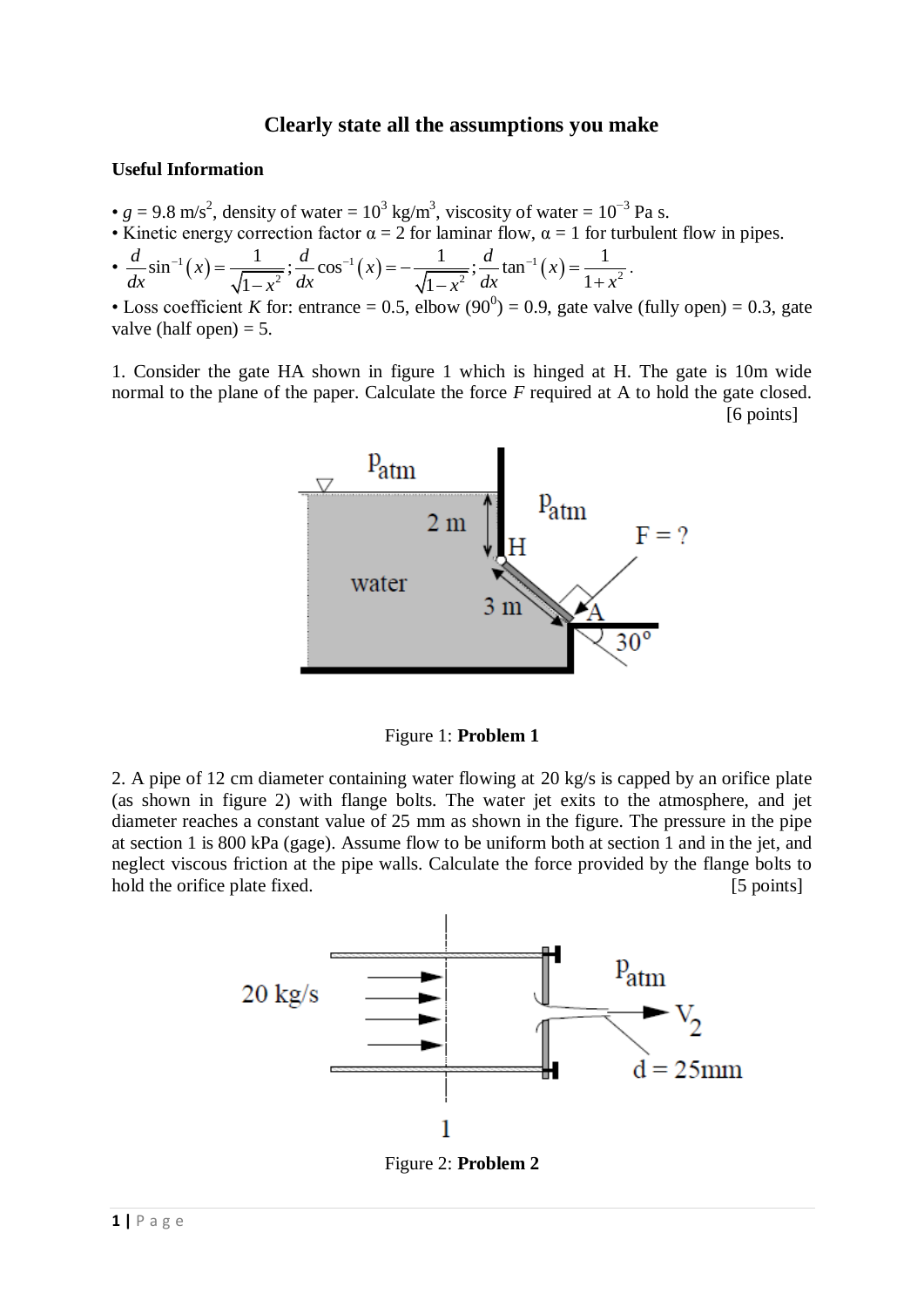3. A turbine (shown in the figure 3) is supplied with  $0.6m<sup>3</sup>/s$  of water from a 0.3m diameter pipe; the outlet pipe has 0.4m diameter. Assume flow to be steady, incompressible, and nonviscous. Determine the pressure drop across the turbine if the rate at which work is produced by the turbine is 60kJ/s. [4 points]



Figure 3: **Problem 3**

4. An infinitely long cylindrical wire of radius  $R_1$  is pulled (with constant velocity *V*) through a circular cylindrical tube of radius  $R_2$  filled with a liquid of viscosity m and density  $\rho$ , as shown in figure 4. The wire is placed coaxially in the tube, i.e. their axes of revolution coincide. The cylindrical tube connects two large reservoirs of the liquid maintained at a constant pressure  $P_0$ . Determine:

(a) The steady velocity profile in the fully-developed region of the cylindrical tube, neglecting entrance and exit effects. Give brief reasons for why certain terms are neglected in the Navier-Stokes equations (see Navier-Stokes equations in cylindrical coordinates).

[4 points]

(b) The force per unit length required to pull the wire through the cylindrical tube. (Neglect contributions to the force from the liquid in the reservoirs.) [3 points]



Figure 4: **Problem 4**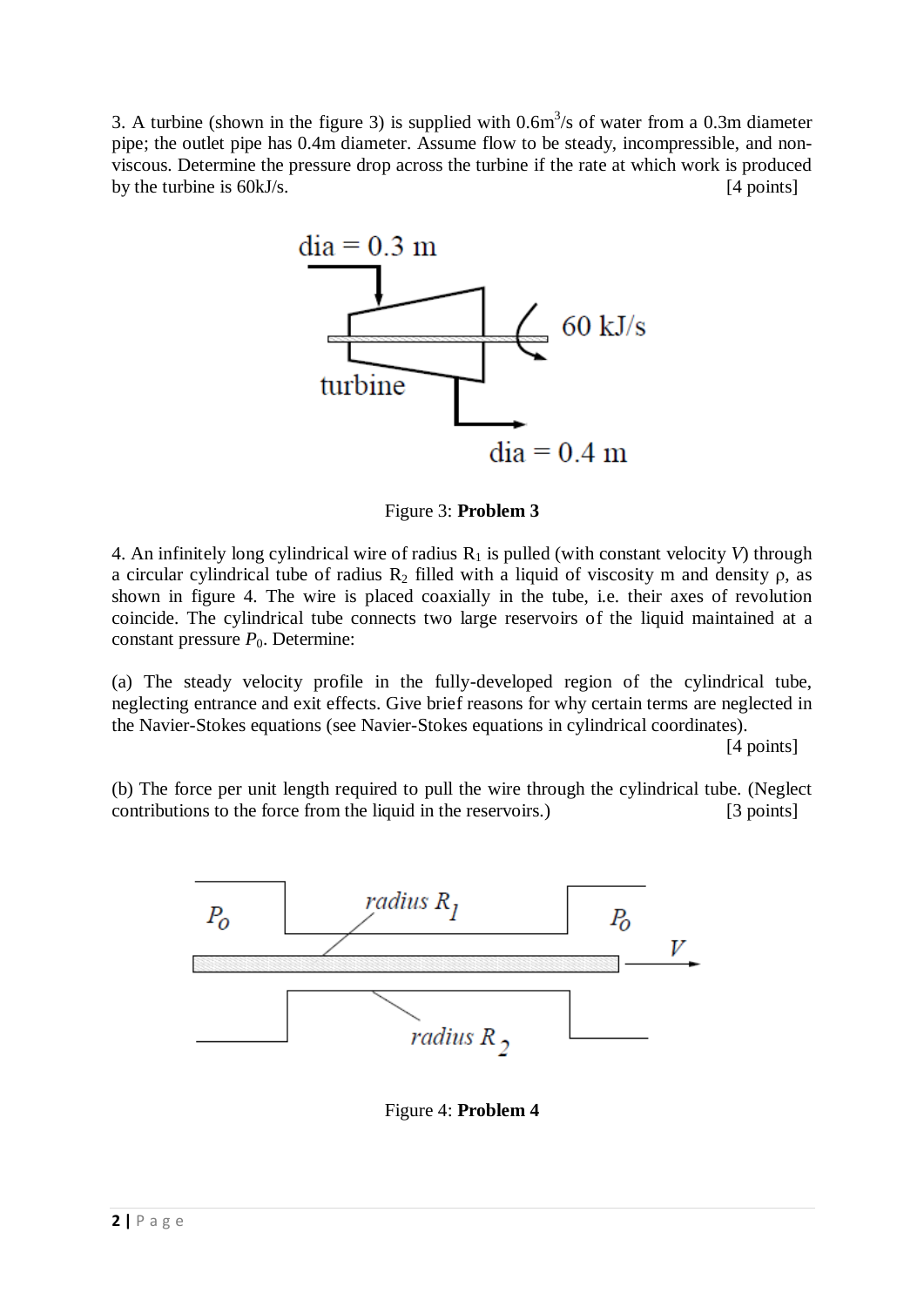5. Consider a water tank which is connected to a pipe system as shown in figure 5. The pipe walls are *smooth*, and the pipe system has a sharp-edged entrance, one  $90^{\circ}$  elbow, and a fullyopen gate valve. Water exits from the pipe to atmospheric pressure. The pipe diameter is 5 cm, and the total length of the pipe is 1 m. Calculate the minimum height  $H$  of the water in the tank above the pipe system discharge (*H* shown in the figure), such that the Reynolds number of flow in the pipe is  $10^5$ . [6 points]



Figure 5: **Problem 5**

6. A swimming pool is approximated by a Rankine half-body shape as shown in figure 6. At point O, which is 0.5 m from the left edge of the swimming pool, there is a line source (into the paper) of water delivering  $0.35 \text{ m}^3/\text{s}$  per meter of depth into the paper. Assuming potential flow, find the coordinates of point B along the axis where the water velocity is 25 cm/s.

[7 points]



Figure 6: **Problem 6**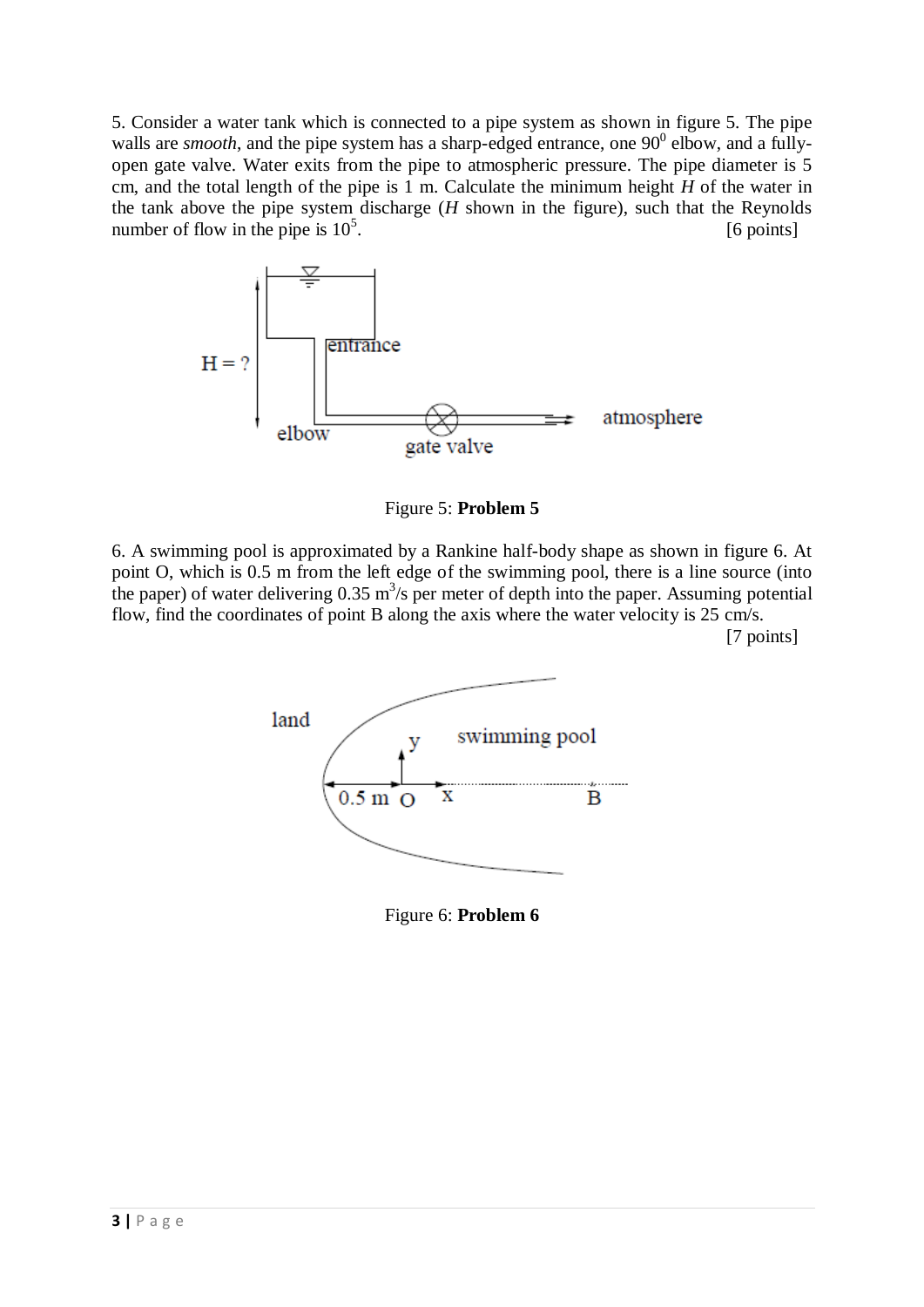7. Two large water tanks are connected with a pipe of diameter  $D = 5$  cm and length 2 m as shown in figure 7. The kinetic energy correction factor for flow in the pipe  $\alpha = 1$ .

(a) If the frictional loss head  $(h<sub>l</sub>,$  in meters) for the pipe is given by 2 5.4 2  $V_{tube}^2$ *g* (*Vtube* in m/s, and

*g* in m/s<sup>2</sup>), calculate the velocity  $V_{tube}$  in the pipe. [2 points] (b) If a pump is installed in the pipe (with  $h<sub>l</sub>$  given by the same expression as in part a) to have a velocity  $V_{tube} = 10 \text{ m/s}$ , calculate the rate at which the pump does work on the fluid, if the flow is from A to B. [2 points]

(c) Calculate the rate at which the pump does work on the fluid if the flow is from B to A, for  $V_{tube} = 10 \text{ m/s}$ , with h<sub>l</sub> given by the same expression as in part a. [2 points]

(d) What is the inconsistency in using the Bernoulli equation between points 1 and 2 on the free surface of the two tanks? [2 points]



Figure 7: **Problem 7**

8. (a) Derive the equation that governs a streamline using the definition of the streamline.

[2 points]

(b) For a 2-D incompressible flow, show that stream function is a constant along a streamline. [3 points]

(c) Show that for a 2-D incompressible flow, the volumetric flow rate (per unit width) between two streamlines is given by the difference in the values of their stream function.

[2 points]

9. Consider the axi-symmetric, steady, fully-developed, laminar flow of a liquid film (density ρ and viscosity µ) **outside** a circular tube driven by gravity, as shown in figure 8. The outer radius of the tube is *R*, and the thickness of the annular liquid film is (*a*−1)*R*. Use the Navier-Stokes equations in cylindrical coordinates.



## Figure 8: **Problem 9**

(a) Derive the expression for the velocity distribution in the falling liquid film outside the tube. [5 points]

(b) Derive the expression for the shear stress exerted on the outer wall of the tube. [2 points]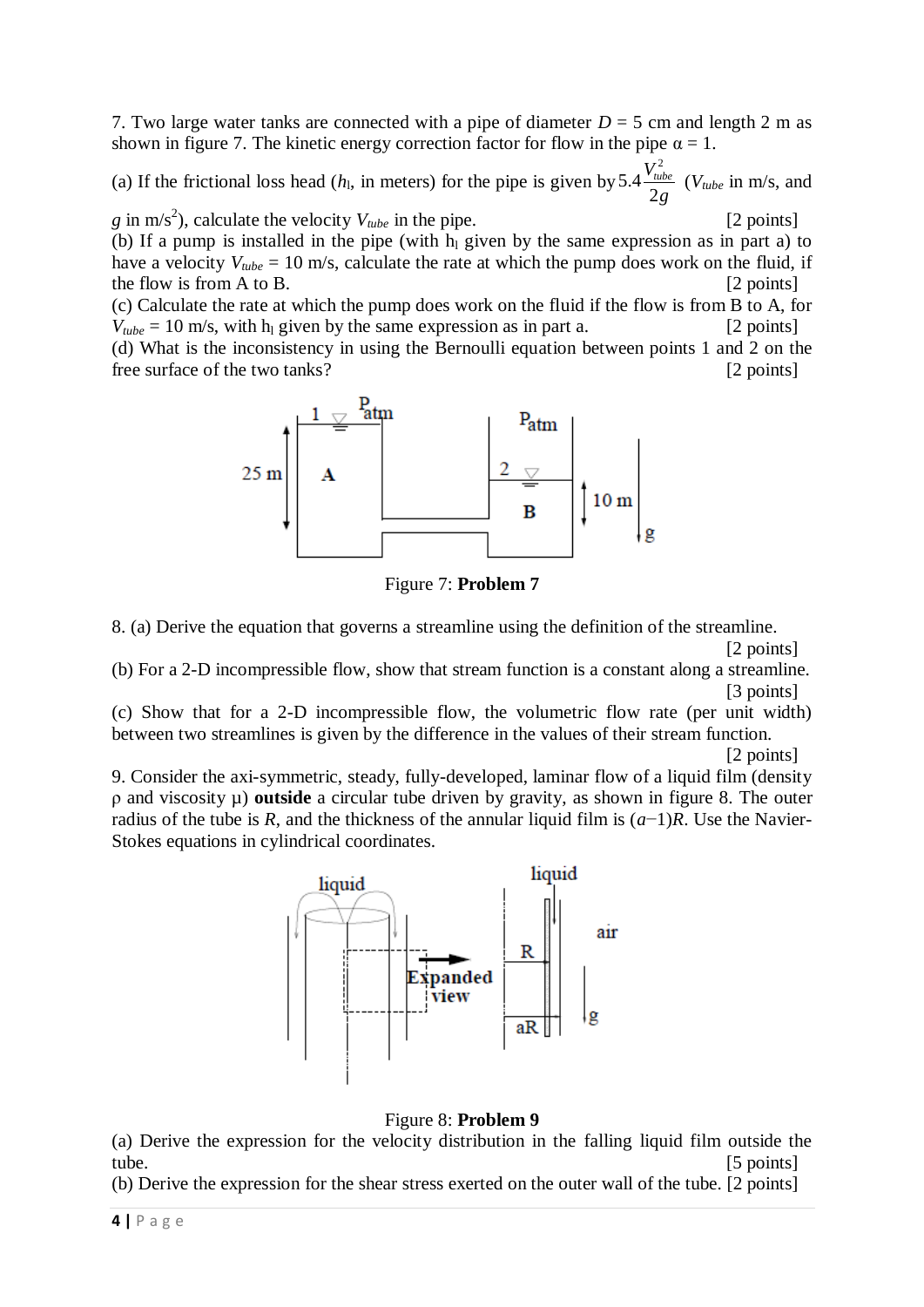10. A water jet of diameter *D* flows out of a nozzle at a velocity *V*0. This jet is used to support a cone-shaped object as shown in figure 9(a). The jet forms a uniform film surrounding the cone. Assume friction-less, steady, incompressible flow. Choose an appropriate control volume (CV) with control surfaces cutting across locations A and B.

(a) Simplify the integral mass balance for the CV.

(b) Simplify the integral momentum balance for the CV.

(c) Apply Bernoulli equation between points A and B.

Using the above three equations, derive an expression for the combined mass (*M*) of the cone and water in the CV that can be supported by the jet. For  $V_0 = 10$  m/s,  $H = 1$  m,  $h = 0.8$  m,  $D = 100$  mm,  $\theta = 30^0$ , what is the numerical value of *M* (in kg)? [8 points]



Figure 9: **Problem 10**

#### **Useful Information**

• Loss coefficient *K* for: entrance = 0.78, elbow  $(90^0) = 0.9$ , elbow  $(45^0) = 0.4$ ; gate valve  $(tully open) = 0.3.$ 

(tully open) = 0.3.  
\n• Vector Identity: 
$$
(\mathbf{v} \cdot \nabla) \mathbf{v} = \nabla \left( \frac{1}{2} \mathbf{v} \cdot \mathbf{v} \right) + (\nabla \times \mathbf{v}) \times \mathbf{v}.
$$

11. A large tank containing water (shown in figure 10) has a small smoothly contoured orifice, from which a water jet exits with a velocity of  $V_{jet}$ . The height of water in the tank *h* as shown in the figure is 45.92 m. The diameter of the jet is 100 mm, and this jet moves horizontally to the right, where it is deflected by a cone that moves to the left at  $V_{\text{cone}} = 14 \text{ m/s}$ . The thickness *t* of the liquid film that leaves the cone at the radius  $R$  (= 230 mm) is  $t = 5.434$ mm. Neglect effects of gravity for flow around the cone. Determine:

(a) The velocity  $V_{jet}$  of the liquid jet that comes out of the orifice, neglecting losses.

[4 points] (b) The velocity of the liquid that leaves the cone at  $R = 230$  mm. [4 points] (c) The horizontal component of the external force on the cone required to maintain its motion. [6 points]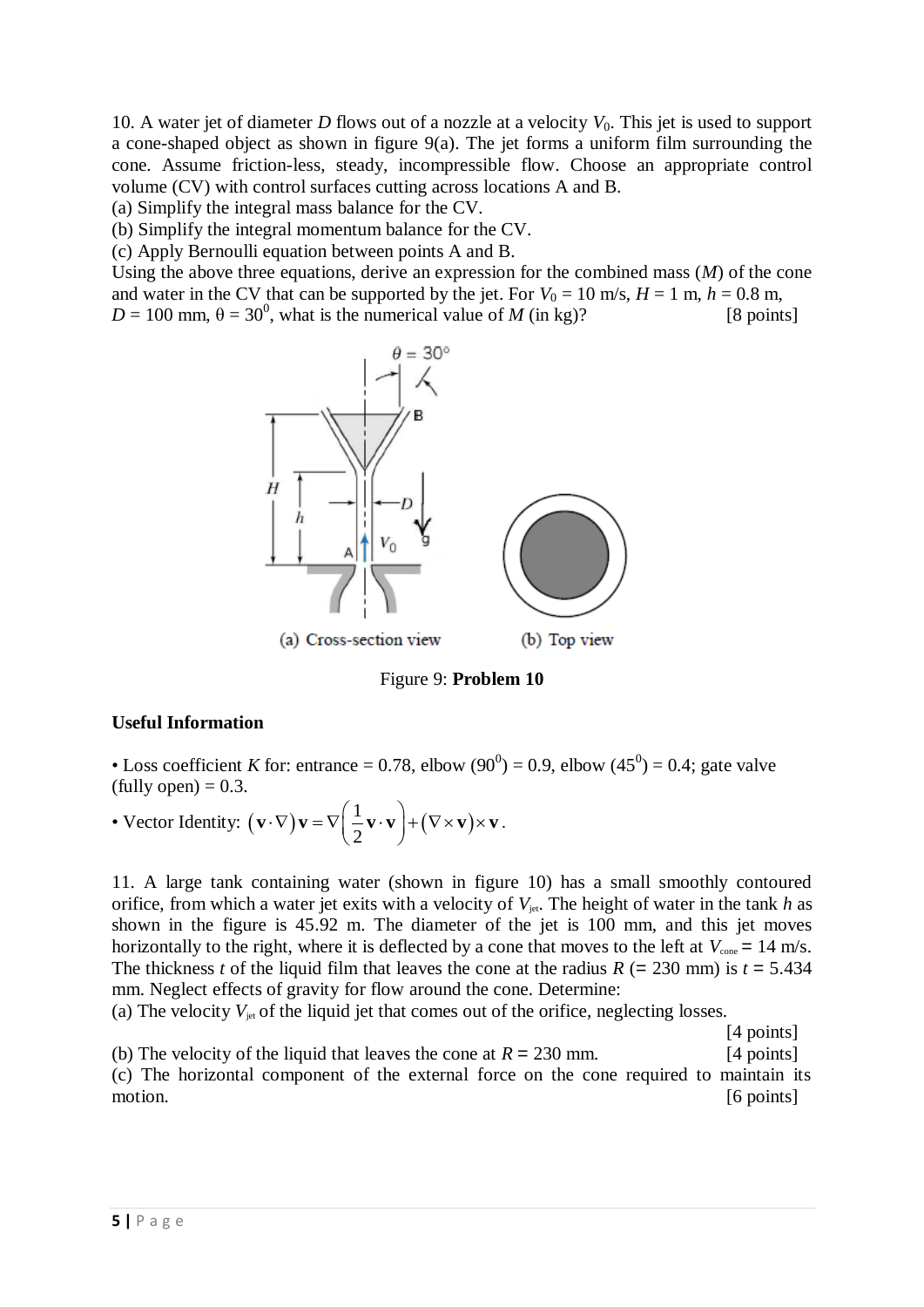

Figure 10: **Problem 11**

12. Water is to be pumped from a reservoir using a pipe system shown in figure 11. The flow rate in the pipe must be 0.038 m3/s and water must leave the exit of the pipe via a nozzle at a velocity  $V_i = 37$  m/s. The dimensions and fittings involved in the pipe system are indicated in the figure. The wall roughness factor  $e = 0.0015$  mm.

Neglect losses at the exit nozzle. Determine the power input (in kW) to the pump required to achieve this flow. [12 points]



Figure 11: **Problem 12**

13. A belt of width *W* moves at a velocity *V* as shown in figure 12. A very viscous liquid fills the gap *b* between the belt and a stationary plate. Assume steady, fully-developed laminar flow between the belt and the plate, and do not neglect the effect of gravity. For this system:

(a) State the boundary conditions to solve the problem. [2 points] (b) Derive the expression for velocity profile in the liquid. [6 points] (c) Derive the expression for volumetric flow rate of the liquid. [2 points] (d) If  $\mu = 0.1$  Pa-s,  $\rho = 103$  kg/m<sup>3</sup>,  $b = 1$  cm,  $\theta = 45^\circ$ , determine the velocity (in m/s) of the belt above which there is a net volumetric flow rate in the direction of the belt motion. [2 points]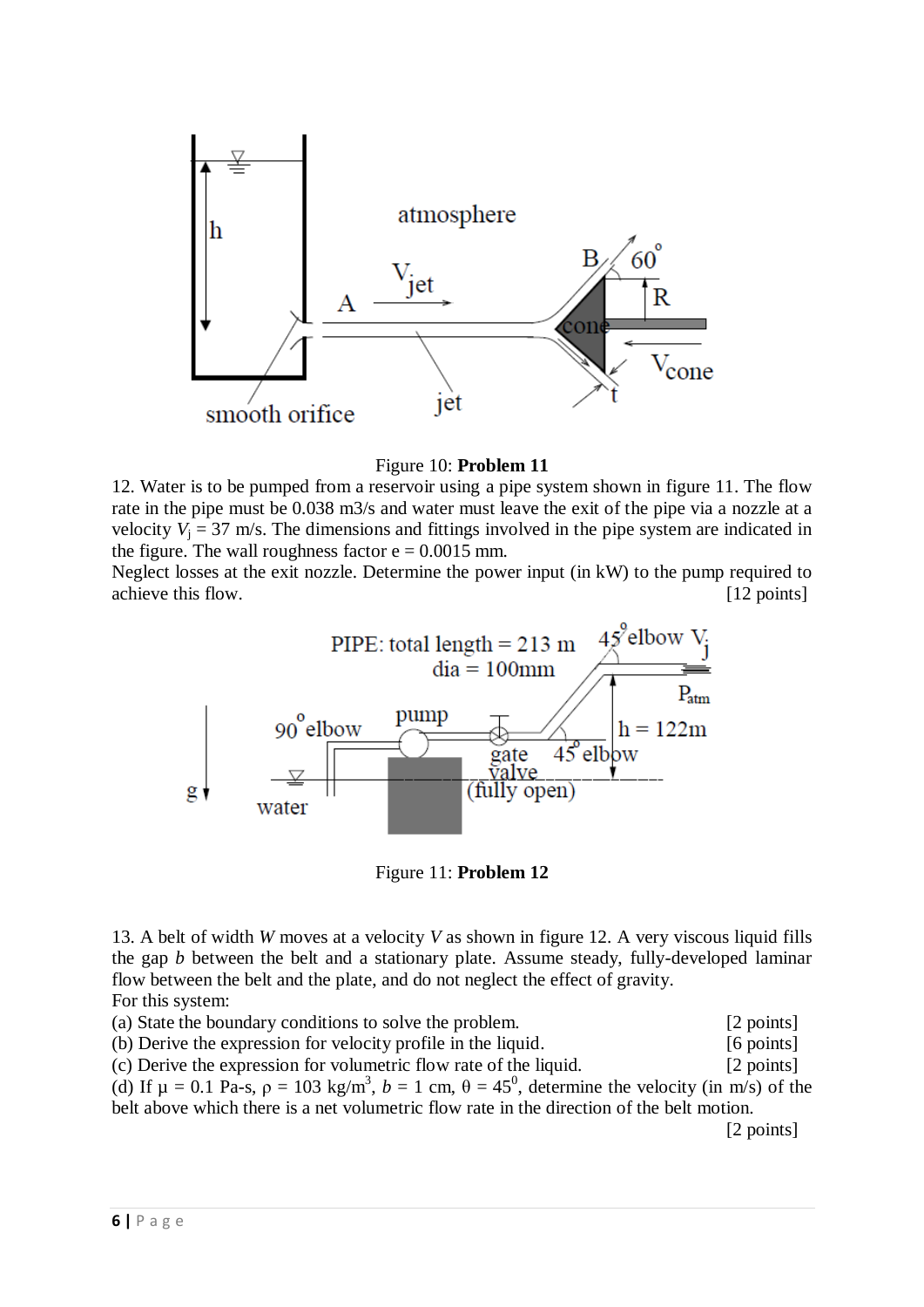

Figure 12: **Problem 13**

14. (a) Derive the Bernoulli equation for steady incompressible flow from the Euler equation for an inviscid fluid. Between which two points is the derived Bernoulli equation valid?

[7 points]

(b) Prove that for a 2-D incompressible, irrotational flow the streamlines and equipotential lines are always orthogonal. [7 points]

15. (a) Consider the steady laminar boundary layer flow past the top surface of square plate arrangements shown in figure 13. Compared to the friction drag on a single plate (area *A*, drag force *F*1), how much larger is the drag on four plates together as in configurations (A) and (B) shown in figure 5. Will the drag on the two arrangements be the same? Explain.

[7 points]



TOP VIEW Figure 13: **Problem 15(a)**

(b) A naphthalene ball of diameter 1 cm is suspended in a large room with still pure air at  $27^0$ C and 1 atm. The surface temperature of naphthalene can be assumed to be  $27^0$ C and its vapor pressure at this temperature is 1 mm Hg. Assume naphthalene vapor to be an ideal gas. Determine the steady rate of evaporation of naphthalene (in kg/s). Assume that the radius of the naphthalene ball diameter remains constant in your calculation. Molecular weight of naphthalene is 128 kg/kmol;  $R = 8314 \text{ m}^3 \text{ Pa/(kmol K)}$ ; *D* for naphthalene in air is  $5\times10^{-6}$  m<sup>2</sup>  $\sqrt{s}$ . [7 points]

16. **Integral Momentum Balance:** Two large tanks containing water have smoothly contoured orifices (openings) of equal area (figure 14). A jet of water issues from the orifice of the left tank. Assume that the flow is uniform and **viscous losses are negligible**. The jet impinges on a vertical flat plate covering the opening of the right tank. Choose an appropriate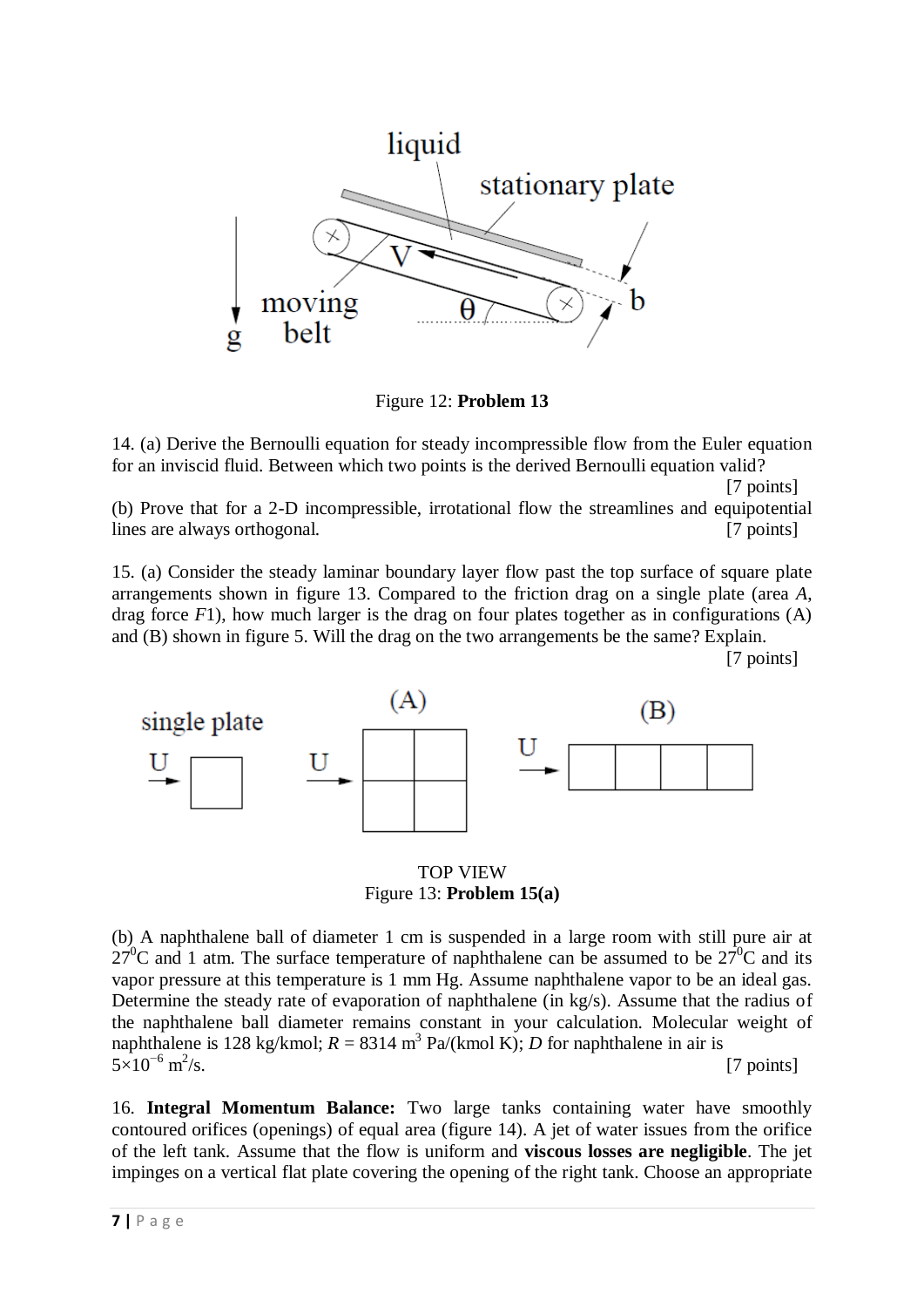CV to determine the minimum value of the height *h* required to keep the plate in place over the orifice of the right tank. [8 points]



Figure 14: **Problem 16**

17. **Pipe Flows and Losses:** The pipe flow shown in figure 15 is driven by pressurized air (at pressure  $p_1$ ) in the tank. What gage pressure  $p_1$  is needed to provide water flow rate  $Q=60m^3/h$ ? Assume the entrance from the tank to the pipe be a sharp entrance, and the two bends to be at an angle of  $90^\circ$ . The friction factor chart and the minor loss coefficients are provided in a separate data sheet. [10 points]



Figure 15: **Problem 17**

18. **Navier-Stokes Equations:** Consider the steady flow of a Newtonian fluid in the annular region between two long cylinders (inner radius κR and outer radius R) as shown in the figure 16. The outer cylinder moves with an angular velocity W, while the inner cylinder is stationary.

(a) Simplify the relevant component of the Navier-Stokes momentum equations in cylindrical coordinates. [2 points]

(b) Solve this differential equation, and obtain the velocity profile in the annular gap after utilizing the boundary conditions. [4 points]